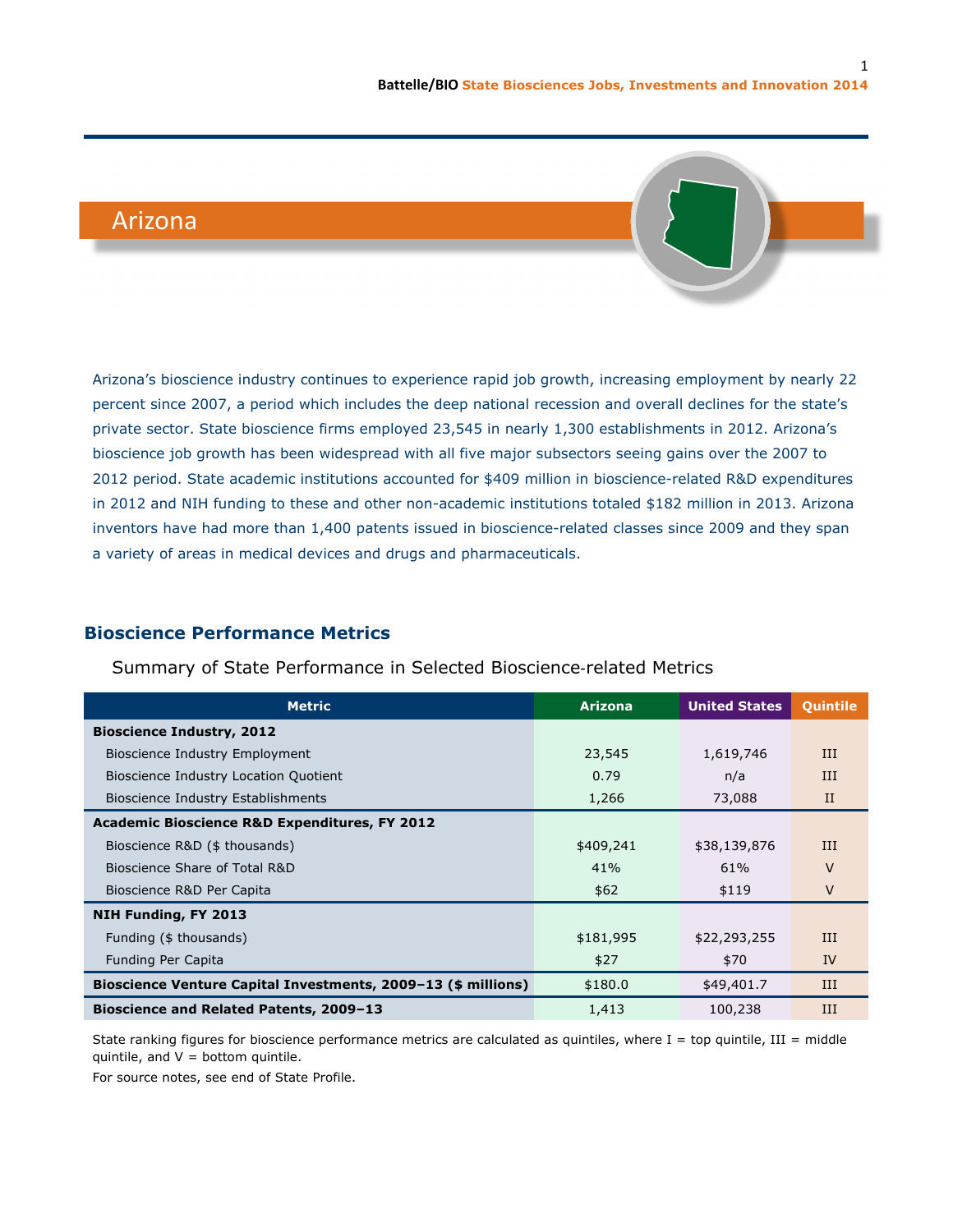|                                                                                                                                                          | <b>Arizona</b>                                       |                              | <b>United States</b>                                       |                             |  |  |
|----------------------------------------------------------------------------------------------------------------------------------------------------------|------------------------------------------------------|------------------------------|------------------------------------------------------------|-----------------------------|--|--|
| <b>Industry Subsector</b>                                                                                                                                | 2012                                                 | 2007-2012<br><b>Change</b>   | 2012                                                       | 2007-2012<br><b>Change</b>  |  |  |
| <b>Agricultural Feedstock &amp; Chemicals</b>                                                                                                            |                                                      |                              |                                                            |                             |  |  |
| Establishments<br>Employment<br><b>Location Quotient</b><br>Direct-Effect Employment Multiplier<br><b>Total Employment Impact</b><br>Average Annual Wage | 16<br>592<br>0.42<br>15.2<br>9,014<br>\$45,003       | $-5.9%$<br>7.0%<br>11.8%     | 1,772<br>76,404<br>n/a<br>18.1<br>1,382,637<br>\$75,828    | 5.2%<br>$-1.0%$<br>14.2%    |  |  |
| <b>Bioscience-Related Distribution</b>                                                                                                                   |                                                      |                              |                                                            |                             |  |  |
| Establishments<br>Employment<br>Location Quotient<br>Direct-Effect Employment Multiplier<br><b>Total Employment Impact</b><br>Average Annual Wage        | 771<br>8,429<br>1.10<br>2.9<br>24,608<br>\$128,507   | $-8.0%$<br>2.1%<br>25.4%     | 36,793<br>442,016<br>n/a<br>2.7<br>1,199,015<br>\$85,188   | 1.4%<br>$-3.9%$<br>11.5%    |  |  |
| <b>Drugs and Pharmaceuticals</b>                                                                                                                         |                                                      |                              |                                                            |                             |  |  |
| Establishments<br>Employment<br>Location Quotient<br>Direct-Effect Employment Multiplier<br><b>Total Employment Impact</b>                               | 41<br>1,822<br>0.35<br>9.4<br>17,169                 | 13.9%<br>64.4%               | 3,057<br>284,331<br>n/a<br>9.9<br>2,673,265                | 12.0%<br>$-10.9%$           |  |  |
| Average Annual Wage<br><b>Medical Devices and Equipment</b>                                                                                              | \$51,491                                             | $-17.7%$                     | \$106,576                                                  | 13.9%                       |  |  |
| Establishments<br>Employment<br>Location Quotient<br>Direct-Effect Employment Multiplier<br><b>Total Employment Impact</b><br>Average Annual Wage        | 91<br>5,475<br>0.85<br>3.5<br>19,397<br>\$64,569     | $-3.2%$<br>40.2%<br>16.2%    | 7,235<br>349,432<br>n/a<br>3.9<br>1,318,459<br>\$75,695    | 12.0%<br>1.4%<br>10.7%      |  |  |
| <b>Research, Testing, and Medical Laboratories</b>                                                                                                       |                                                      |                              |                                                            |                             |  |  |
| Establishments<br>Employment<br>Location Quotient<br>Direct-Effect Employment Multiplier<br><b>Total Employment Impact</b><br>Average Annual Wage        | 347<br>7,227<br>0.84<br>2.6<br>18,455<br>\$63,316    | 33.8%<br>30.5%<br>9.1%       | 24,231<br>467,563<br>n/a<br>2.7<br>1,284,196<br>\$91,248   | 31.0%<br>9.7%<br>15.9%      |  |  |
| <b>Total Bioscience Industry</b>                                                                                                                         |                                                      |                              |                                                            |                             |  |  |
| Establishments<br>Employment<br>Location Quotient<br>Direct-Effect Employment Multiplier<br><b>Total Employment Impact</b><br>Average Annual Wage        | 1,266<br>23,545<br>0.79<br>4.1<br>95,517<br>\$85,571 | 1.8%<br>21.6%<br>12.3%       | 73,088<br>1,619,746<br>n/a<br>4.9<br>7,857,572<br>\$88,202 | 11.4%<br>$-0.4%$<br>12.8%   |  |  |
| <b>Total Private Sector</b>                                                                                                                              |                                                      |                              |                                                            |                             |  |  |
| Establishments<br>Employment<br>Average Annual Wage                                                                                                      | 139,480<br>2,040,499<br>\$45,234                     | $-10.8%$<br>$-9.2%$<br>10.2% | 8,699,564<br>111,137,206<br>\$49,130                       | $-0.5%$<br>$-3.1%$<br>11.1% |  |  |

Note: U.S. employment metrics include Puerto Rico. Estimates of total impacts do not include Puerto Rico.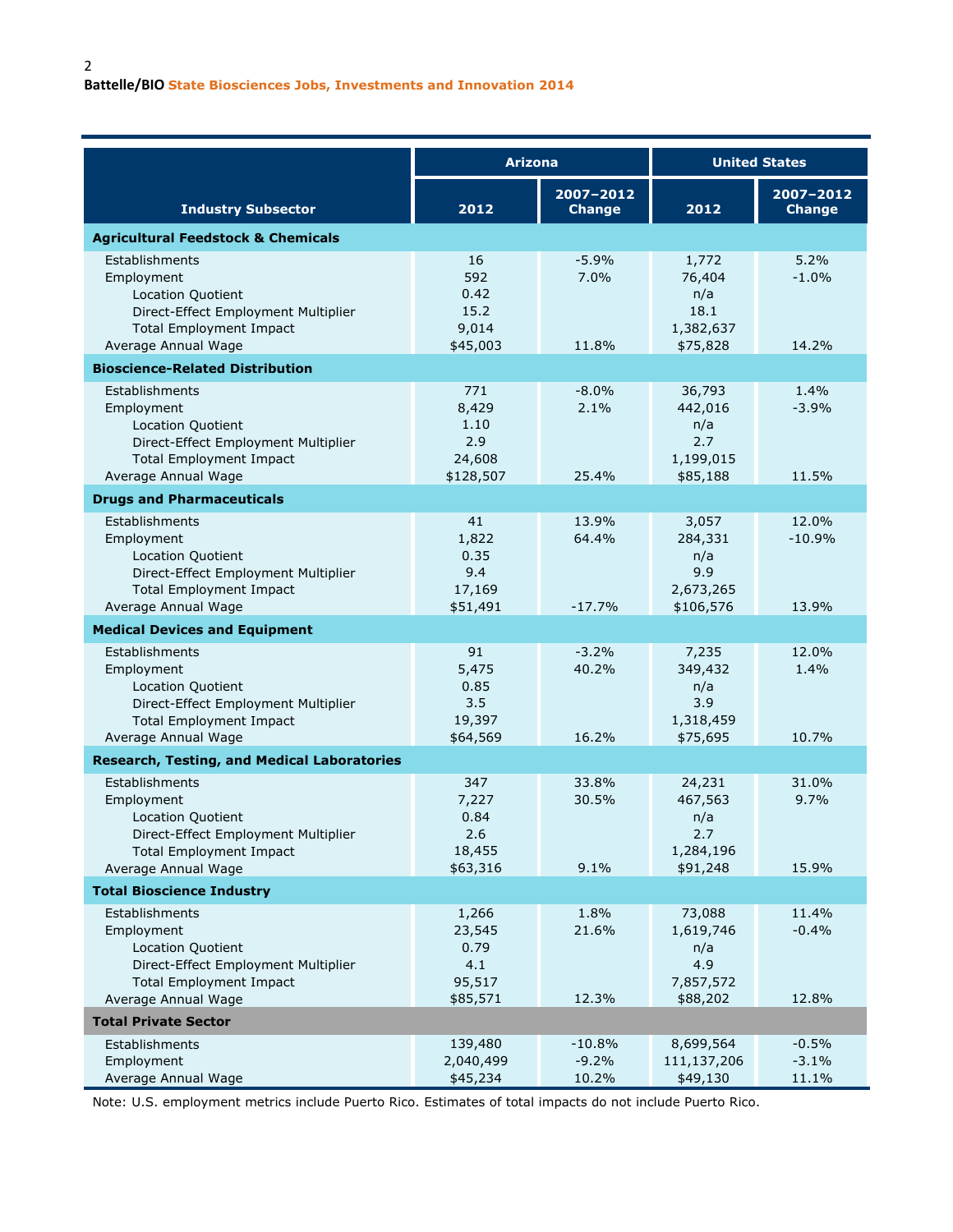

## **Bioscience Venture Capital in Arizona**

**Bioscience-Related Venture Capital** 



#### **Bioscience-Related Venture Capital Investments by Segment, 2009–2013**